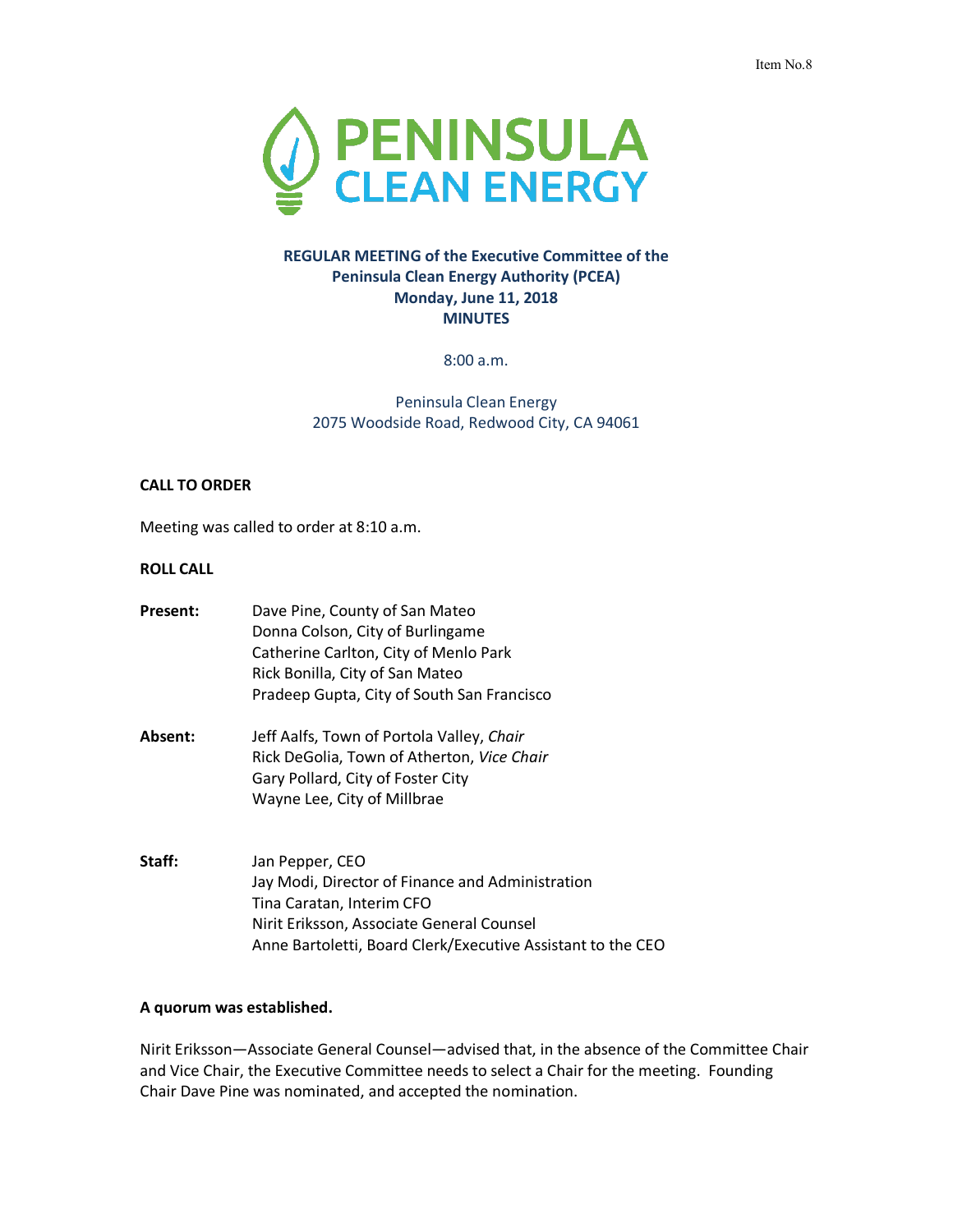#### Motion Made / Seconded: Gupta / Colson

#### **Motion passed unanimously 5-0 (Absent: Aalfs, DeGolia, Pollard, Lee)**

#### **PUBLIC COMMENT**

No public comment.

# **ACTION TO SET AGENDA AND TO APPROVE CONSENT AGENDA ITEMS**

Motion Made / Seconded: Bonilla / Gupta

**Motion passed unanimously 5-0 (Absent: Aalfs, DeGolia, Pollard, Lee)**

#### **REGULAR AGENDA**

# **1. CHAIR REPORT**

Nothing to report.

# **2. CEO REPORT**

Jan Pepper—Chief Executive Officer—announced that an Employee Handbook is being finalized, and Jan reported on current recruitments, including positions for Energy Programs Associate, Clean Energy Programs Manager, Regulatory Analyst, and Chief Financial Officer. Jan reported on workshops and discussions from the Business of Local Energy Symposium in Sacramento June  $4<sup>th</sup>$  and  $5<sup>th</sup>$ , and she announced that CalCCA (California Community Choice Association) will submit comments in response to the CPUC's (California Public Utility Commission) Green Book white paper.

# **3. RECOMMEND APPROVAL OF DATA MANAGEMENT CONTRACT**

Jan Pepper reported on responses PCE received to the RFP (Request for Proposals) for Data Management services, and she reported that PCE staff recommend renewing with Calpine for two more years.

Motion Made / Seconded: Gupta / Bonilla

#### **Motion passed unanimously 5-0 (Absent: Aalfs, DeGolia, Pollard, Lee)**